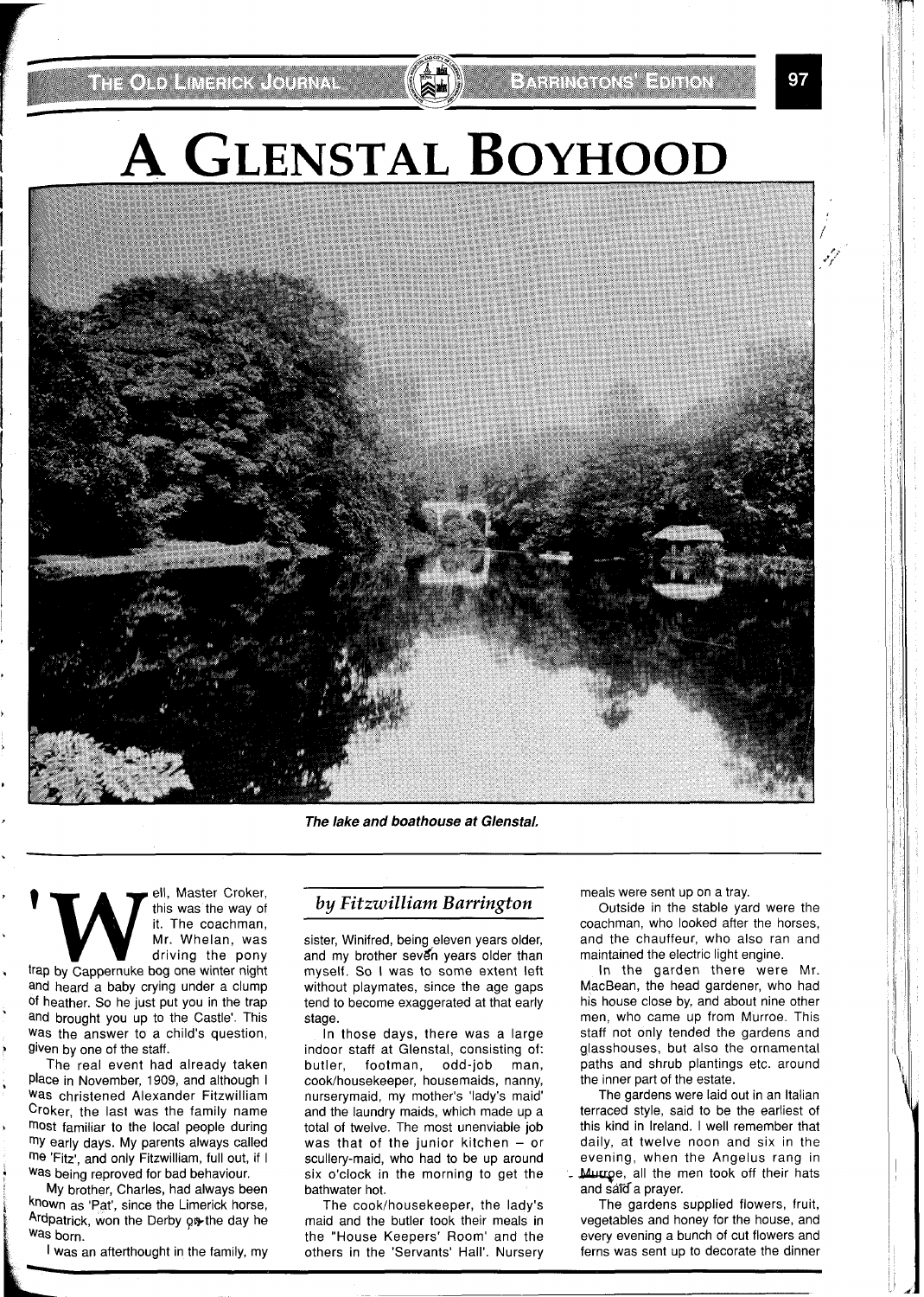**THOTO RESIGN COPINAL** 



**Fitzwilliam's mother, Lady Mary** - **Rose Barrington, on her wedding day, 1895.** 

table.

Mr. Gow was the steward at the home farm, about a mile from the house, where he lived with his family. The milk, cream, eggs and other supplies were sent up every morning to the Castle, whilst the main bulk of the milk went to the creamery at Abington. Mrs. Gow was an expert cook of Scottish scones and cakes, so I greatly looked forward to being' invited to tea, when there was always a lavish spread of good things.

My father was a keen sportsman, and on the estate there was good shooting of woodcock, pheasant, duck and snipe. Mr. Verrant, the keeper, had several foresters who worked under him. The pheasant population was maintained by rearing the chicks under a turkey, before they were released into the wild.

In the earlier days, there were large shooting parties, with some guests staying in the house. With the advance of World War I, these were less frequent, and were finally discontinued in the early 1920s, when sporting guns were prohibited.

My mother was also a good shot, as well as being a keen fisherwoman. There were several lakes in the park at Glenstal, which were well stocked with trout, and there was good trout fishing also in the river up at Vancluse. The mayfly season on Lough Derg was an important seasonal event.

Prior to 1914, my parents took a grouse moor and fishing in Scotland for August and September. In subsequent years, we all went to a house near Moyard in Co. Galway, where there was good sea and lough fishing.

During the Great War years, we took in a Belgian refugee family, who occupied a spare cottage in the grounds. The husband, a hard worker, was employed in the\_ gardens, and the children attended School in Murroe. We used to visit them every Sunday afternoon, taking supplies of tasty extras

etc. When the time came for their repatriation many tears were shed. They took back a lasting memory of Ireland, as Monsignor Dwan in Murroe christened their younger son Charles Albert Patrick.

In nursery days, I was brought down to the dining-room at breakfast time by my nanny and sat down beside my mother to be taught to read and write. After the lesson had finished, I was allowed to draw trains in the exercise book, except on Sundays when only churches were permitted. My father taught me Latin tags, which I had to recite parrot-wise for the amusement of any guests, who reckoned I must be rather a bright child!

After breakfast, I was returned to the



**Fitzwilliam Barrington, aged 3, at Glenstal.** 

### EXRING ONE HUIGN



Fitzwilliam's brother, Charles. Glenstal, 1908.

nursery and did not see my parents again until I was brought down to the drawing-room in the evening at six o'clock. Then my mother might read stories to me, or often we sang songs at the piano, but on Sundays only Bible stories and hymns were allowed.

On Sunday mornings, any tenants, of others, wishing to consult my father would come to the stable yard to state their problems. After that, we drove down to morning service at Abington in a horse-drawn covered 'waggonette'. When this was required to come to the hall door, my father blew on a bugle; this signal also applied when a motor car was needed to take us to Limerick of elsewhere.

In those days, there was no television. so we made our own entertainm playing cards or other paper games and



The Barrington family, Glenstal, 1917. From left: Charles (15), Winifred (19), Mary-Rose, Fitzwilliam (8) and Sir Charles.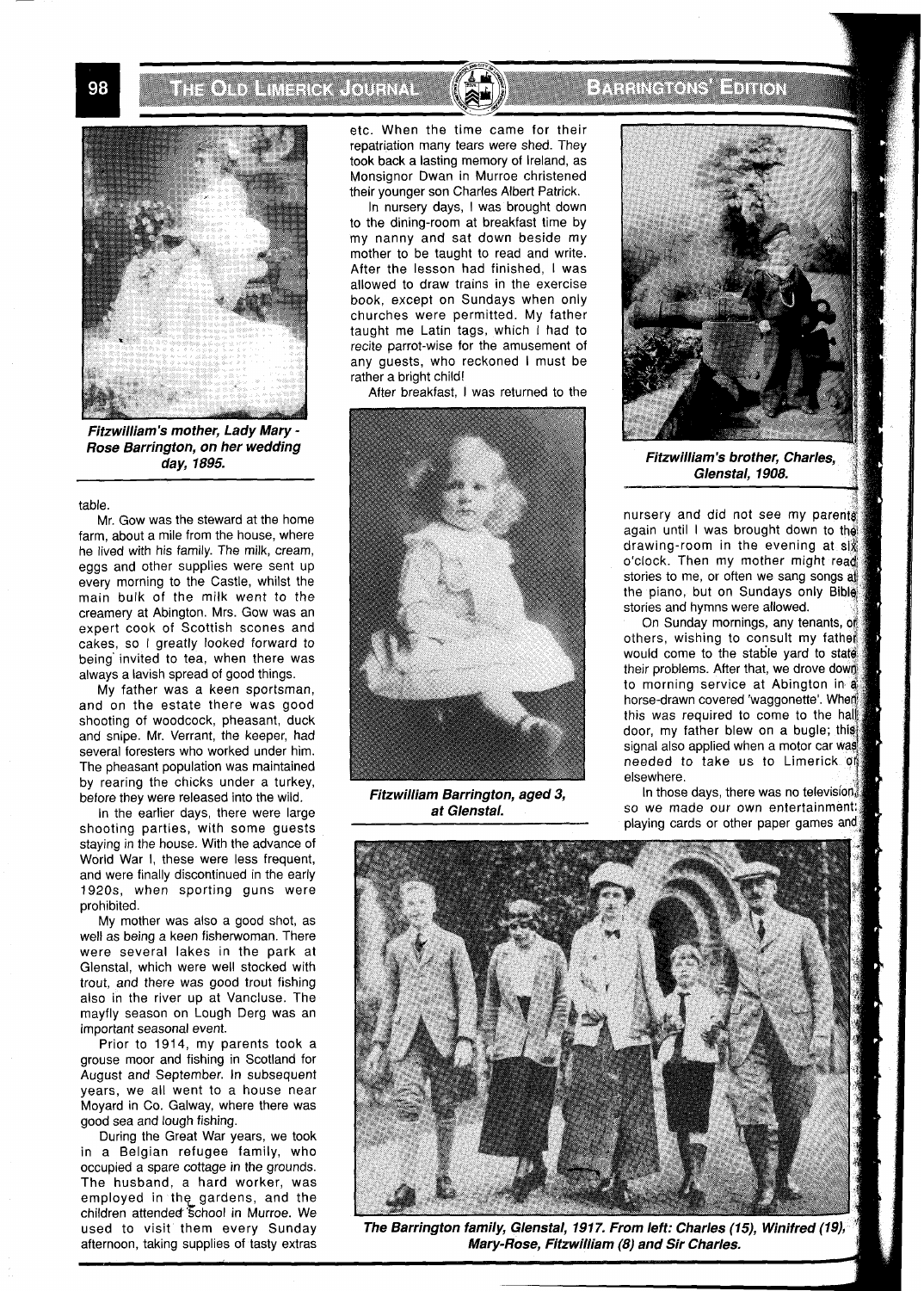## THE OLD AMERICA LOURNAL

## BAHHKCKONS EDHON



**Gargoyles at Glenstal Castle.** 

listening to the gramophone. I was very attached also to my clockwork model railway. Sometimes I was able to go to the staff quarters to dance 'sets' and reels to accordion accompaniment.

In late spring, I was sometimes sent with my nurse to a hotel at Lahinch for some sea air. This meant the excitement of travelling on the West Clare Railway, immortalised by Percy French.

On the subject of accoustic gramophones, a relation of my mother's  $-$  who had invented the turbine engine  $$ gave us a machine which somehow amplified sound under air pressure produced by an electric motor; it had a copper horn six foot in length, and when Caruso records were played out through the window, the sound could be heard almost two miles away.

On Christmas Eve there was the annual 'giving out of the meat'. A suitable animal had been killed and butchered at the home farm, so the beef came up to the Castle in easily divisible form. The family assembled at 6 p.m. in the gunroom and my father, assisted by help from the home farm, presided at a big table to divide up the meat. All the estate tenants waited their turn outside in the yard and my father called their names which were relayed by a linkman at the door. They were then asked 'How many are you?' and a suitable joint of beef was accordingly handed over. Then came thanks and Christmas greetings to my parents and the family as each recipient took his leave.

When my sister was twenty-one,



The driveway to Glenstal Castle.